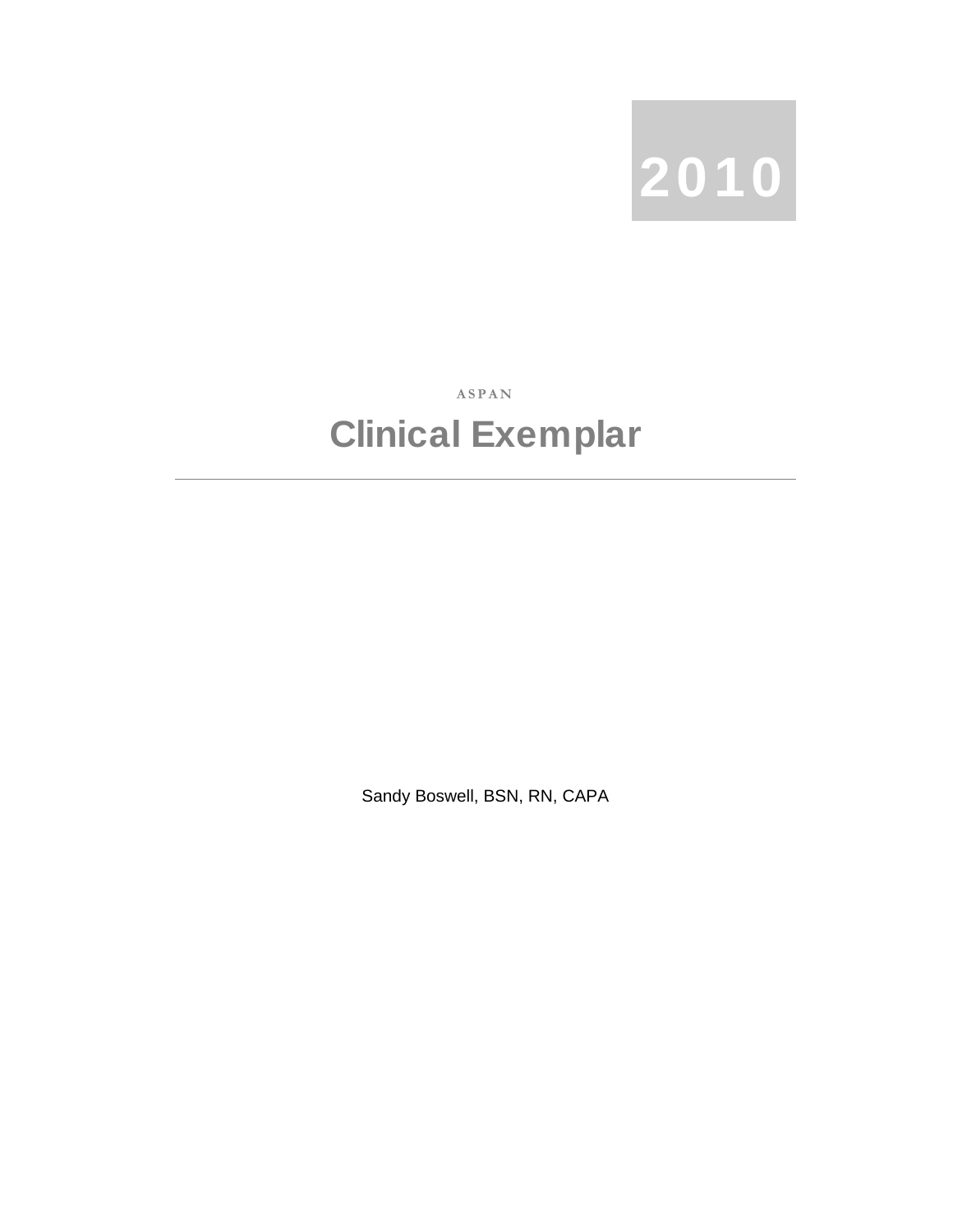**Story** 3

## Double Banding Procedure

ati ents coming for surgery at our busy, urban hospital begin their journey in th e Surgical Patient Processing unit where nurses admit and assess patients of all ages, ranging in age from newborn to elderly. Imagine a young mother reporting to the receptionist's window of our pre-op unit with her two-week old newborn baby boy who requires bilateral inguinal herniorraphies. Our pediatric surgeon operates on his patients with the youngest going first. Our new mother and her infant would be checking in around 0630 for 0730 surgery.  $\mathbf{P}_{\tiny \text{at}}$ 

Surgical Patient Processing is bustling with activity at 0630. We are filling between 13 and 16 operating rooms, so the nurses are busy performing assessments, doing patient teaching, starting IV's, and charting with large computers on wheels that are parked all over our unit. The families of our patients are everywhere in our unit. Sometimes four or five people accompany one patient, and they end up standing around outside our admission bays due to the limited seating we have for them. Our anesthesiologists start arriving next, often accompanied by anesthesia aides and large trays of equipment used to perform femoral nerve blocks on patients about to undergo knee replacement surgery. Our anesthesiologists often greet each other loudly, talking about the sporting events from the night before. It is a congenial atmosphere that often resembles a cocktail party (coffee cups sit everywhere in our unit, hidden, of course, from our poor fasting patients!) Surgeons arrive last by 0725. Estimating 13 to 16 first patients, multiple family members, anesthesiologists, operating room staff, and surgeons, it would not be unusual to count 100 people in our unit, many in blue OR garb, many with name identification badges, but some without.

 This is the environment that our new mother and her newborn enter when our Patient Care Assistant escorts them to the bay where the baby will be prepared for surgery. The mother and her newborn have never been separated. Just two weeks earlier, her baby was a patient in the Newborn Nursery, safely dwelling in a secure environment where public access is limited and security precautions abound. Our mother wore two bracelets during her stay in maternity, one

1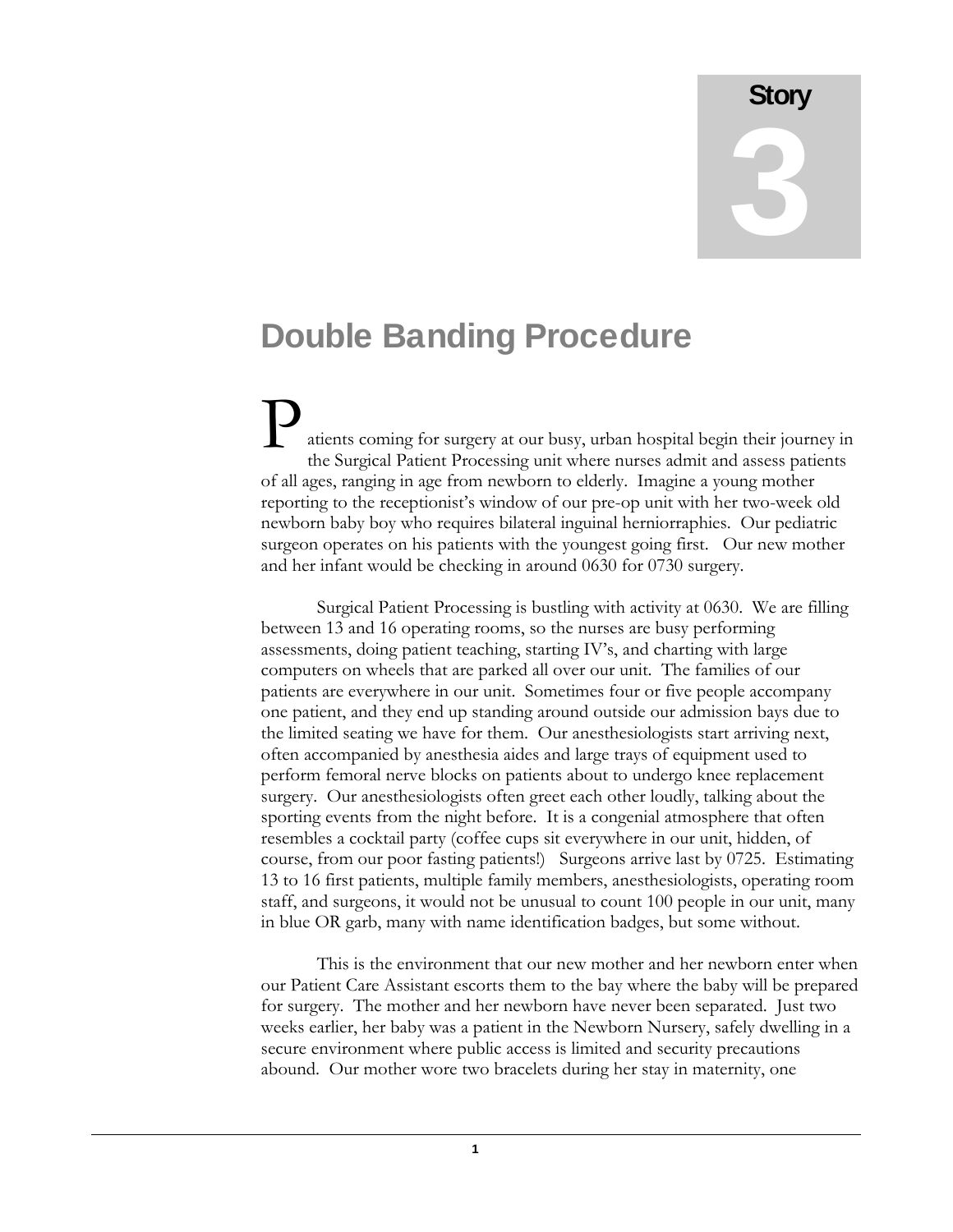identifying her as a patient, and one identifying her as the mother of her new infant.

 I, as a pre-op RN, introduce myself to our new mother, explaining that I will be asking her some questions to get her baby ready for surgery. We go over NPO status, allergies and the plan for surgery. I explain to her that her baby's surgeon will talk to her afterwards, and that the baby will have an IV when she sees him post-operatively. I place an identification bracelet around her baby's ankle after spelling out his name and confirming his birth date. Our mother looks very scared, like "a deer in headlights". Chaos surrounds her, but she is all alone, now facing her newborn leaving her for his surgery. She asks me if she can have a bracelet, so she can be clearly identified as her baby's mother, just as she had been just two weeks ago. She needs a link to her newborn, a visible symbol of her status as mother to her baby.

## For me as the caregiver, the "the light bulb goes on".

 For me as the caregiver, the "the light bulb goes on". I have never had a request from a parent to have an identification bracelet. It seems so appropriate. I explain to her that we, in SPPU, do not provide a bracelet for parents, but I also tell her that I believe that it is an outstanding idea to offer such a bracelet to parents of young babies and children who are patients in our unit. I promise her that this is an idea that I will pursue so that other parents may feel slightly more secure in our unit, knowing that they are wearing identification bracelets

that match those of their children.

Thus, began my pursuit of a double-banding identification system for young children and their parents/caretakers in Surgical Patient Processing. It is a journey that has taken some time. Evidenced based research on double-banding processes was very limited. (1) At a pediatric perianesthesia conference, I was able to poll participants who represented several different states. Out of the group of approximately 25, 4 participants stated that they used a double-banding process. More validation was received from the national ASPAN (American Society of Perianesthesia Nurses) organization. Nurses from eight different states responded through their "Ask an Expert" network, with helpful suggestions about double banding and its implementation. I also asked the advice of our pediatric ophthalmologist who sends his patients to our unit. He could think of no negatives to double identification banding. As chairman of our unit's Clinical Practice Council, I started by asking fellow council members for their validation of the idea. From there, the hospital safety office gave affirmation, and unit policy and procedure documentation were updated for our outpatient children. Our pediatric unit did not opt to be included in double-banding implementation. Their unit is more secure, with limited accessibility, and far less busy and chaotic.

Pre-op staff recently started double banding parents of patients under the age of seven. Two adult caregivers who may be parents, guardians, or